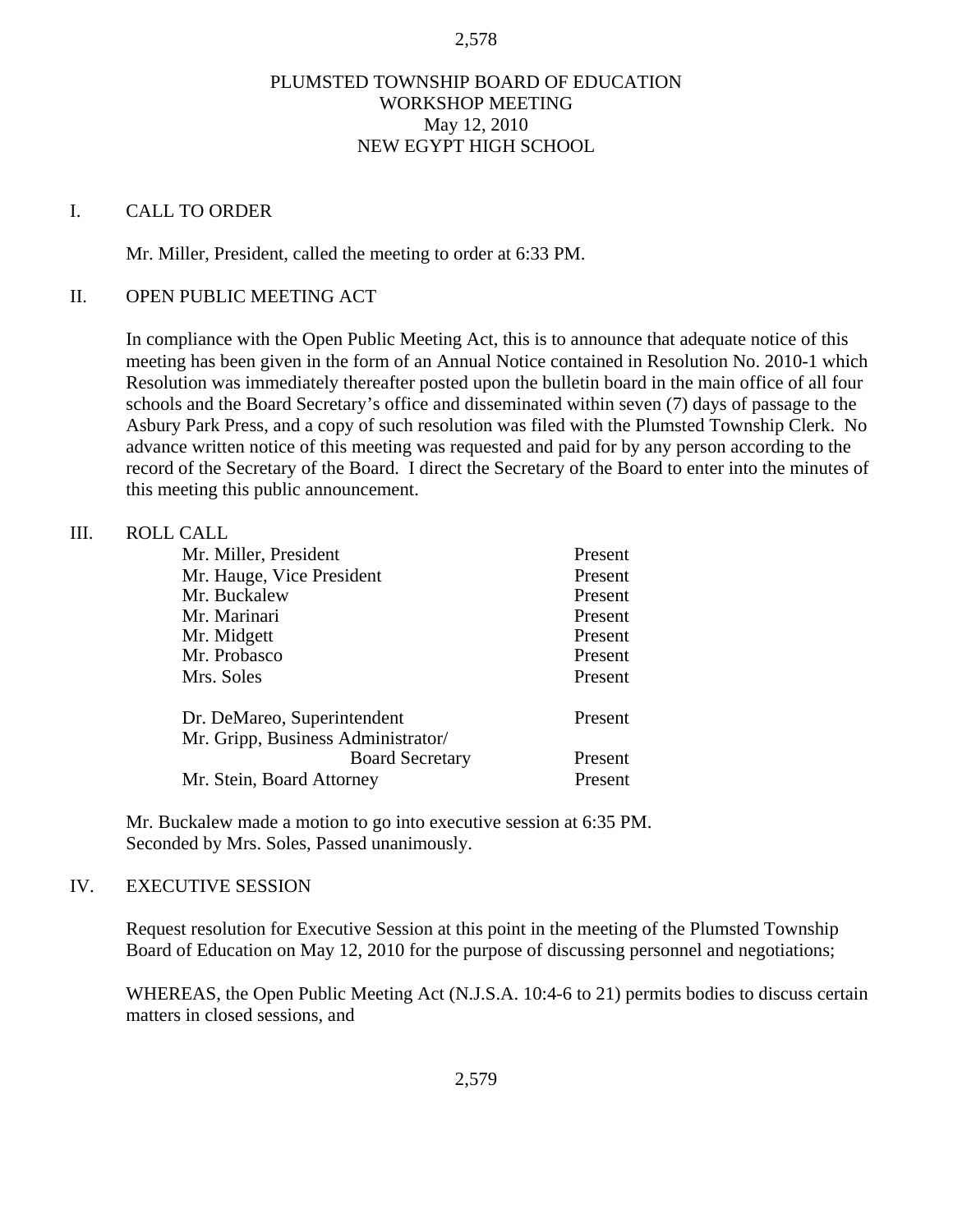WHEREAS, the Board of Education has a need to hold a meeting on Unwarranted Invasion of Individual Privacy issues; and

WHEREAS, pursuant to the Open Public Meeting Act (N.J.S.A. 10:4 – 6-21), such a meeting may be held in private;

NOW, THEREFORE, BE IT RESOLVED, that:

- 1. The Board shall meet in closed session on these matters; and
- 2. The matters to be discussed in private may be shared with the public at such other time as the Board may determine that there is no longer any requirement for confidentiality.

 Mr. Hauge made a motion to go out of executive session at 7:35 PM. Seconded by Mr. Probasco, Passed unanimously.

## V. ROLL CALL

| Mr. Miller, President              | Present |
|------------------------------------|---------|
| Mr. Hauge, Vice President          | Present |
| Mr. Buckalew                       | Present |
| Mr. Marinari                       | Present |
| Mr. Midgett                        | Present |
| Mr. Probasco                       | Present |
| Mrs. Soles                         | Present |
| Dr. DeMareo, Superintendent        | Present |
| Mr. Gripp, Business Administrator/ |         |
| <b>Board Secretary</b>             | Present |
| Mr. Stein, Board Attorney          | Present |

# VI. FLAG SALUTE

## VII. APPROVAL OF AGENDA

Mr. Probasco made a motion to approve the workshop meeting agenda for May 12, 2010. Seconded by Mr. Buckalew

| Roll Call |                             |
|-----------|-----------------------------|
| Yes       | Mr. Probasco, Mr. Buckalew, |
|           | Mr. Marinari, Mr. Midgett,  |
|           | Mrs. Soles, Mr. Hauge,      |
|           | Mr. Miller                  |
| No.       | None                        |

VIII. APPROVAL OF MINUTES

2,580

#### IX. DISTRICT HIGHLIGHTS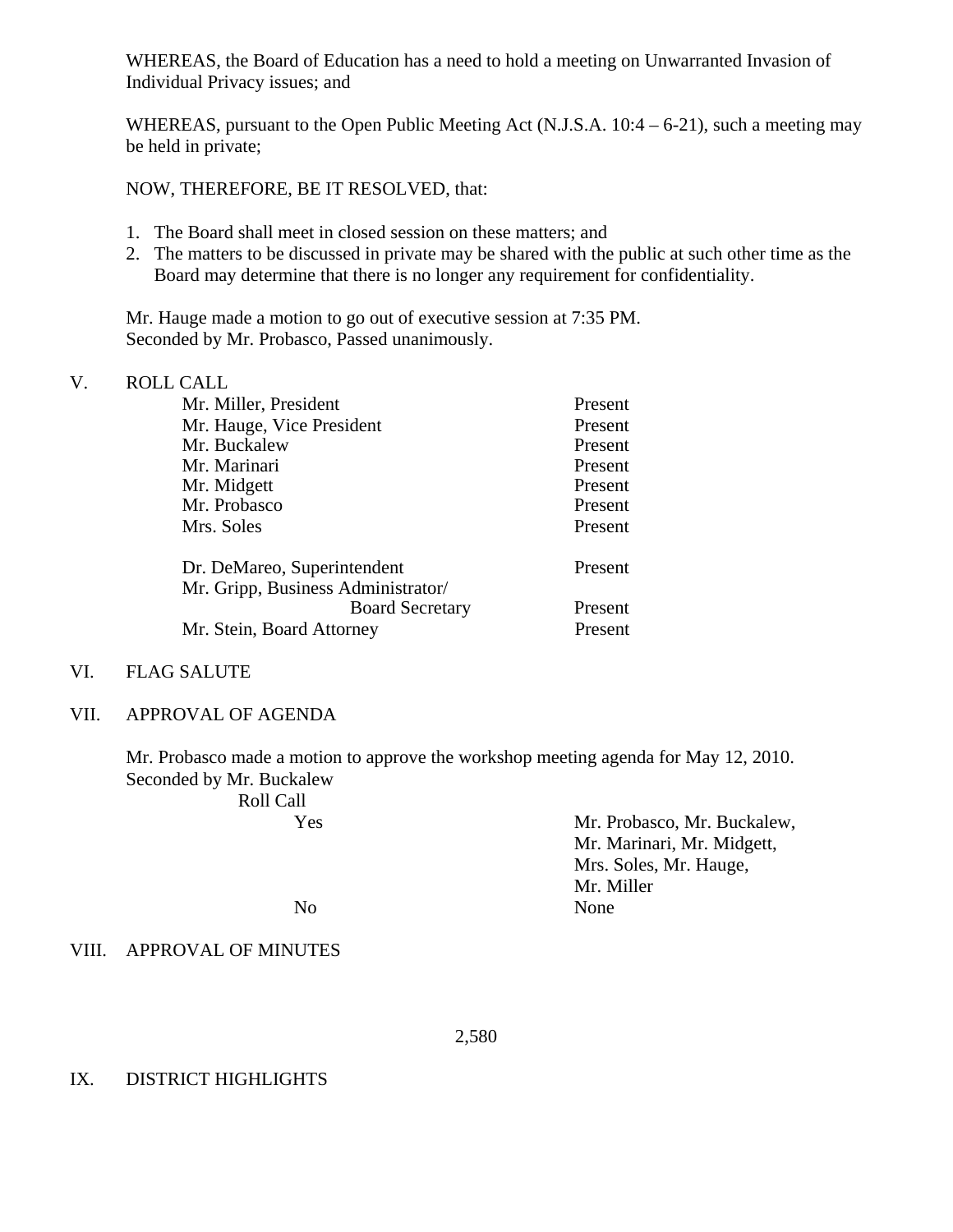## A. Board Meeting dates:

The remaining Board of Education meetings will be held:

| <b>Workshop meetings</b> | <b>Regular meetings</b>                                  |
|--------------------------|----------------------------------------------------------|
| June 9, 2010             | May 26, 2010                                             |
| September 8, 2010        | June 23, 2010                                            |
| October 13, 2010         | July 28, 2010                                            |
| December 8, 2010         | August 25, 2010                                          |
| January 12, 2011         | September 22, 2010                                       |
| February 9, 2011         | October 27, 2010                                         |
| March 16, 2011           | November 17, 2010                                        |
| April 13, 2011           | December 22, 2010                                        |
|                          | January 26, 2011                                         |
|                          | February 23, 2011                                        |
|                          | March 30, 2011 (Public Hearing on Budget)                |
|                          | May 4, 2011 (Reorganization Meeting starts at 7:30 p.m.) |

Mr. Miller announced there will be a public meeting on the budget held on Thursday, May 13 at 7:30 p.m. with the Board and the Township Committee.

Mr. Miller announced there will be a public meeting held on Tuesday, May 18 at 7:30 p.m. with the Board and the Township Committee.

# IX. SUPERINTENDENT'S COMMENTS

Dr. DeMareo congratulated the following teachers on their awarded grants:

- Rita Williams, Frederick L. Hipp Foundation (Young Leonardos)
- Andrea Merhi, Frederick L. Hipp Foundation (Literacy Without Borders)
- Mary Dancer, Tracks & Traces of a Barrier Island

Dr. DeMareo asked Mr. Marinari to give an update of the Friend of Education Award criteria.

Mr. Marinari gave an explanation on the criteria for the Friend of Education Award.

Dr. DeMareo commented on the two (2) letters going to the Board for review. One on "Alive at 25", a program regarding driver's safety and will satisfy the requirement to obtain parking privileges and the other regarding Title 1 students eligible for 12 hours of free supplemental education services during the summer.

Dr. DeMareo commented on the Athletic Rubric the coaches will be using.

Dr. DeMareo commented on the passing away of Gary Conk's brother and Judy Byrne's mother.

Dr. DeMareo gave a PowerPoint presentation on the ½ day Kindergarten program.

Mr. Marinari asked if we were going to put a formal survey together.

Dr. DeMareo responded "yes".

Mr. Hauges asked about difference in curriculum with current year versus 2010/2011.

Dr. DeMareo explained the difference in curriculum for the 2010/2011 school year.

Amy Taylor asked what the schedule is for the AM Kindergarten.

Ms. Ferry stated the timing of the schedule has not been worked out yet and they would basically run on the same schedule as they do for the preschool. She stated it would be between 2 ½ - 3 hours a day.

2,581

Amy Taylor questioned the number of students in extended day care.

Dr. DeMareo stated it would be broken up and could be possible two teachers.

Amy Taylor asked when kindergarten registration.

Ms. Ferry stated registration is May 25, 26 & 27.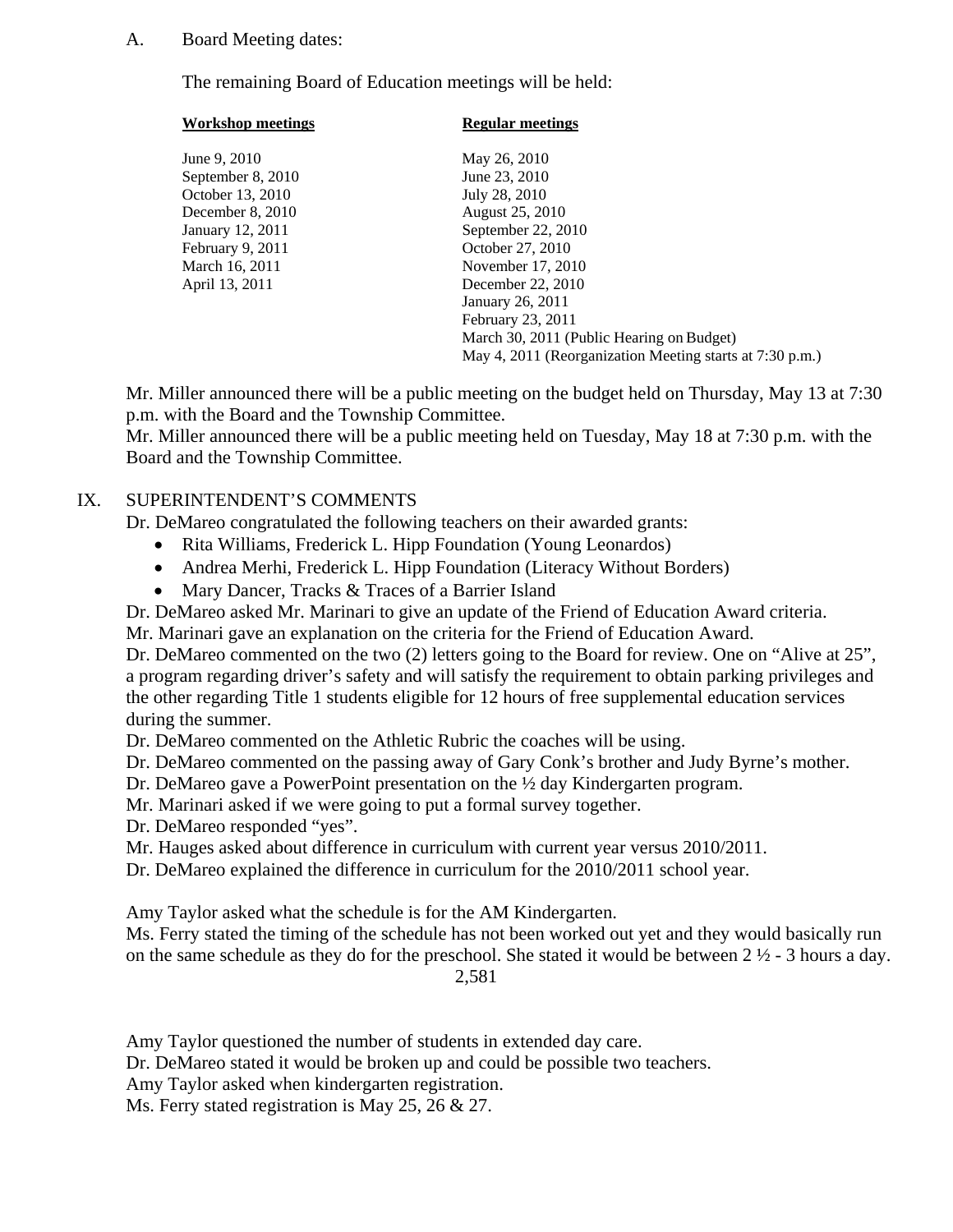Carolann Miller asked what percentage of Upper Freehold and Millstone stay for the extended day. Ms. Ferry stated they did not supply the percentage to her. Mr. Gripp stated they could get this information, but approximately 50% are enrolled in the program. Mandy Kramer asked if the price was based on 30 students. Dr. DeMareo stated it is based on a certified teacher. Mandy Kramer asked if they will have the same attendance policy. Ms. Ferry stated they will not. Mr. Midgett stated we will have to add teachers if more kids sign up.

- XI. STUDENT REPRESENTATIVE COMMENTS
- XII. PRESENTATIONS/AWARDS (To be presented at Regular Meeting on May 26, 2010)
	- A. Paraprofessional Presentation
	- B. Awarding of Tenured Certificates
- XIII. CORRESPONDENCE
- XIV. SUPERINTENDENT'S AGENDA
- A. Finance Motions
- 1. Recommend ratification of an agreement between the Mercer County Vocational Technical School District and Plumsted Township School District from September 1, 2009 through June 30, 2010 for three  $(3)$  students at \$2,200.00 each for a total amount of \$6,600.00.
- 2. Recommended approval of the agreement between The Traveling Framer, Inc. and the Plumsted Township School District. The Traveling Framer Inc. will donate framing for three pieces of art provided by the district's art department and additionally will donate to the Plumsted Township School District 15% of any sales generated from *The Night of the Arts* on May 27, 2010.
- 3. Recommend approval to reallocate funds from the basic ARRA Grant to include a special education literacy coach for September 1, 2010 through June 30, 2011.

Mr. Hauge questioned the use of funds on agenda item A.3. Dr. DeMareo explained the funds could only be used for special education. Mr. Gripp explained this is funding received outside of the budget. Mrs. Soles stated the grant is good through June 2011, so what happens to the position after that. Dr. DeMareo stated if we can't get funding, the position will be eliminated. Mr. Probasco asked if they considered all alternatives we could do with the funding. Dr. DeMareo stated the recommendation is coming through the Supervisor of Special Services. 2,582

 Mr. Probasco stated he wants to make sure the person that is being hired is not sitting in an office and that they should be in the actual classroom with the kids and coaching the teachers.

- 4. Recommend approval of the Plumsted Township School District three-year Technology Plan for 2010-2013.
- B. Personnel Motions (Action taken on B.1 only)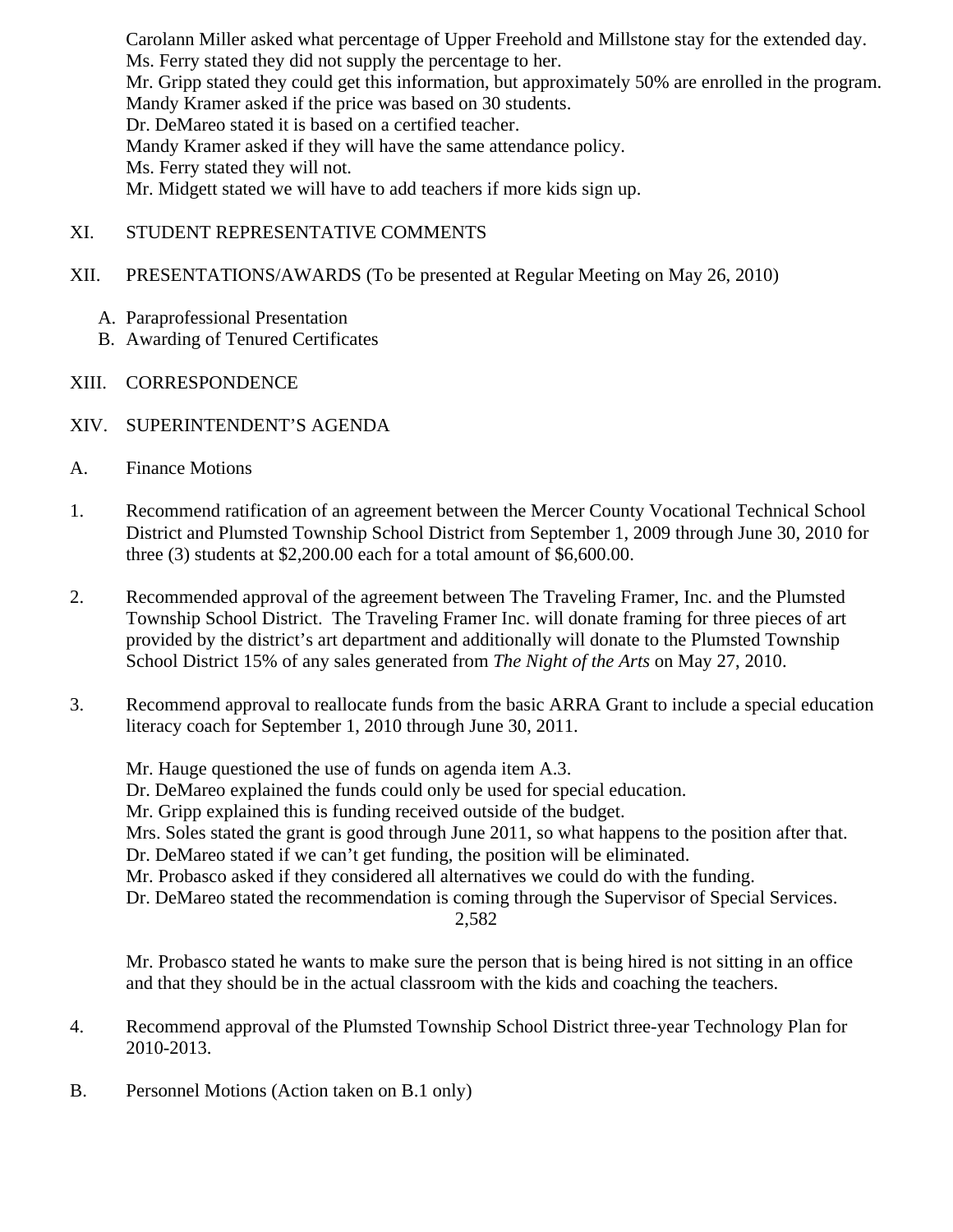Mr. Buckalew made a motion to approve the following:

1. Recommend renewal of the attached Certified Teaching Staff, Non-Certified Staff, Non-Affiliated Staff, NEED Program, Plumsted Township School Bus Drivers, Technology Staff, Maintenance Staff and Lunchroom/Playground Monitors for the 2010-2011 school year. Seconded by Mr. Marinari

| Roll Call |                             |
|-----------|-----------------------------|
| Yes       | Mr. Buckalew, Mr. Marinari, |
|           | Mr. Midgett, Mrs. Soles,    |
|           | Mr. Probasco, Mr. Hauge,    |
|           | Mr. Miller                  |
| No        | None                        |

2. Recommend approval of the following substitute teacher/paraprofessional for the remainder of the 2009-2010 school year at the rate of \$80.00/\$60.00 per day respectively, pending successful completion of the application process established by the Superintendent of Schools and criminal history clearance is obtained through the State of New Jersey in accordance with law.

Alyssa Worbetz

- C. Policy
- D. Professional Development/Travel Reimbursements (Action taken)

Mrs. Soles made a motion to approve the following:

1. Recommend approval of staff members to attend professional development workshops/conferences. Seconded by Mr. Buckalew

Roll Call

 Yes Mrs. Soles, Mr. Buckalew, Mr. Marinari, Mr. Midgett, Mr. Probasco, Mr. Hauge, Mr. Miller No None

2,583

- E. Other Motions
- 1. Recommend approval to purchase 110 \$50.00 savings bonds for Blue and Gold Honor Roll Awards, Silver Award, Achievement Award and General Excellence Award at the New Egypt Middle School.
- 2. Recommend approval to award a New Egypt High School Student with a Most Improved Award of \$100.00, Highest Average Award of \$100.00 and Friend of Education Award of \$1,000.00.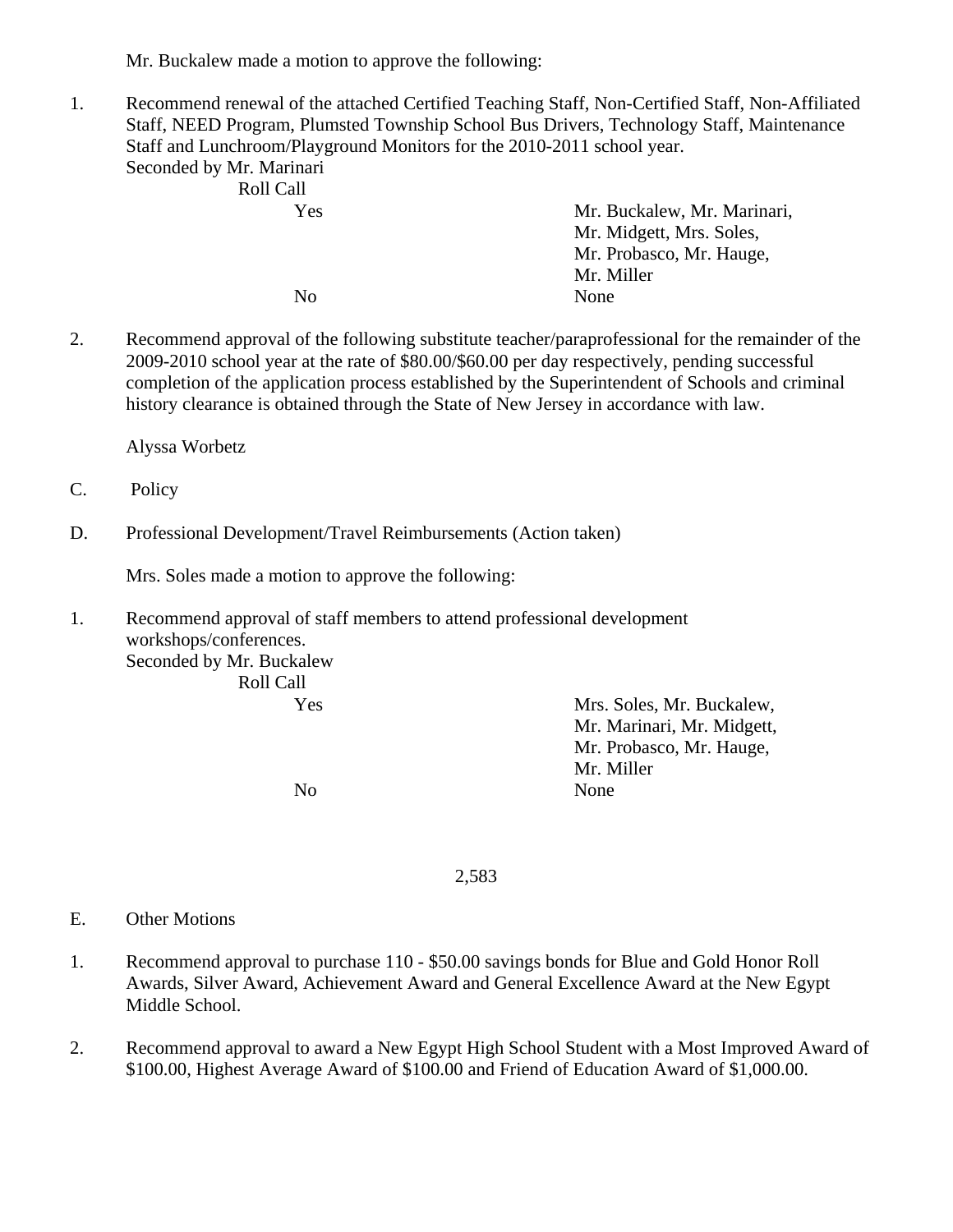# F. Facilities

- G. Field Trips
- 1. Recommend approval of the following field trips:

# XV. PUBLIC COMMENT ON ANY SCHOOL RELATED TOPIC

Paul Milligan congratulated Mr. Midgett and Mr. Marinari.

Paul Milligan asked how many teacher contracts have not been renewed.

Dr. DeMareo stated there were three (3) teachers at the high school.

Paul Milligan asked if Dr. DeMareo received his email.

Dr. DeMareo stated he did not.

Paul Milligan stated he will send the email.

Joann Dempsey commented on the presentation on drugs and taken back by the percentage and that students do not know about SAC and who Ms. Duca is. She also stated she went to the website to find Ms. Duca and she is only listed at the high school.

Joann Dempsey said the website for Ms. Duca is not available. She also stated there are links and resources on other district websites but not ours.

Joann Dempsey stated they had a program for the  $6<sup>th</sup>$  and  $8<sup>th</sup>$  grade students but not the  $7<sup>th</sup>$  grade. She stated they need to make a point of getting Ms. Duca out there.

Joann Dempsey requested they make a committee regarding substance abuse.

Jim Carr asked if there was a lawsuit filed against school district and asked who the parties were. Mr. Stein stated the lawsuit was filed by Mitch Geier and the nature of lawsuit had to do with allegations that the Board violated the Open Public Meeting Act by discussing matters in executive session that should not have been discussed in executive session was improper pertaining to stop the budget vote.

Jim Carr asked if there was any other party involved besides Mitch Geier and was it the same Mitch Geier was that present at the public meetings and made comment on it.

Mr. Stein stated Mitch Geier was present at the March 25 meeting but was told he was at the March 26 meeting but Mr. Stein was not there. Mr. Stein stated Mitch Geier was the only one who filed the lawsuit.

Jim Carr asked what the result of the lawsuit was.

Mr. Stein stated the judge denied the requested relief.

Jim Carr asked about cost of lawsuit.

Mr. Stein stated he did not know the cost at this time.

Jim Carr asked how many hours Mr. Stein put in.

Mr. Stein stated there was significant amount of hours.

Jim Carr asked if it was a significant amount of money.

2,584

Mr. Stein stated he would consider it a significant amount of money.

Michele Hladick has a concern with the high school guidance department. She stated we finally have a Supervisor of Guidance and two (2) full time guidance counselors and one of them is on extended maternity leave.

Michele Hladick stated that right now there is not enough time to see our children and we are cutting that department and this is not a good age group to make those cuts and changes. She also stated that in one (1) year we gained a supervisor and lost a supervisor and right now we have a person who may not get renewed and a person who is a temporary person. She stated the 11<sup>th</sup> graders are losing out and our 12<sup>th</sup> graders have lost out and she is very concerned about our guidance department.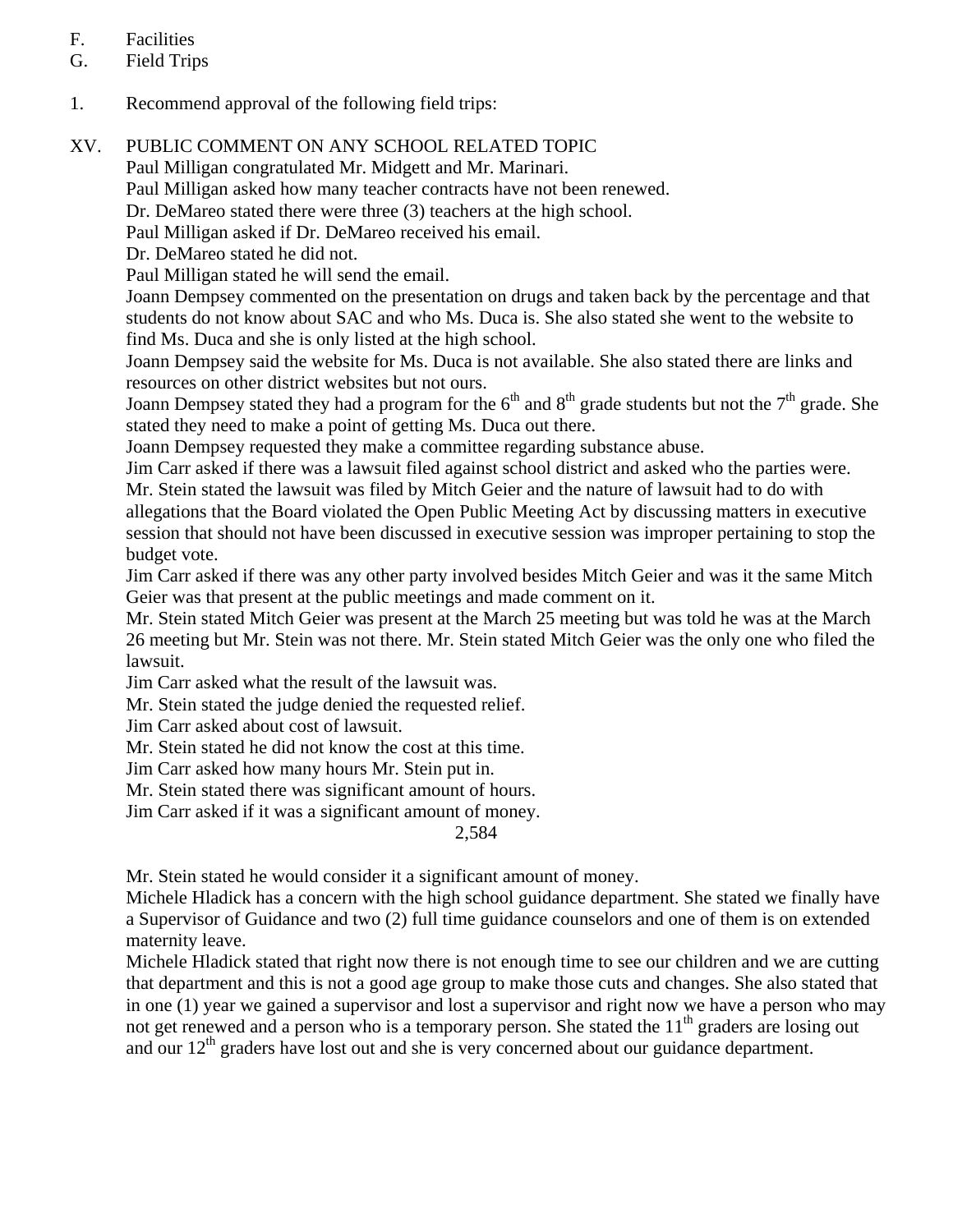Lynn Pryzbylkowski commented on the non-renewal of a guidance counselor. She stated the guidance counselor works with her son and emailed the personnel committee. She also stated this guidance counselor is unique in his own way and we are losing so much in guidance. Lynn Pryzbylkowski stated this is not a cut position this is a non-renewal of a person who stayed here and did his job when others left. She also stated she is worried about her kids. She stated her

son has sent out 40 letters to colleges and this counselor has helped him.

Jim Carr commented the administration is making a grave error in letting this guidance counselor go. He stated in the 2 ½ years this counselor has been here, he has established himself with the students of this school and has reach students that are unreachable.

Jim Carr stated this school system has been in turmoil for the last five (5) years. He also stated we are finally reaching some stability with a larger board and more stable administration yet the students have not felt that effect yet.

## XVI. NEW BUSINESS - none

## XVII. OLD BUSINESS

Mr. Marinari made a motion to approve the following:

| Personnel:              | Sandy Soles and Keith Buckalew                           |
|-------------------------|----------------------------------------------------------|
| Facilities:             | Herb Marinari and Keith Buckalew                         |
| Transportation:         | Jon Hague and Christopher Probasco                       |
| Finance and Budget:     | Harry Miller, Jon Hauge, and Garrett Midgett             |
| Policy and Legislation: | Christopher Probasco, Herb Marinari, and Garrett Midgett |
| Curriculum:             | Sandy Soles, Harry Miller, and Herb Marinari             |
| Negotiations:           | Jon Hauge and Garrett Midgett                            |
| Technology:             | Harry Miller and Christopher Probasco                    |

#### Liaisons

| Township Committee:           | Herb Marinari and Keith Buckalew |
|-------------------------------|----------------------------------|
| NJ School Boards Association: |                                  |

- Delegate Jon Hauge
- Alternate Keith Buckalew

Ocean County School Boards Association:

- Delegate Christopher Probasco
- Alternate Garrett Midgett 2,585

Parent/Teacher Organization: Sandy Soles Recreation Committee: Harry Miller

Seconded by Mr. Hauge Roll Call

 Yes Mr. Marinari, Mr. Hauge, Mr. Midgett, Mr. Buckalew, Mr. Probasco, Mrs. Soles, Mr. Miller No None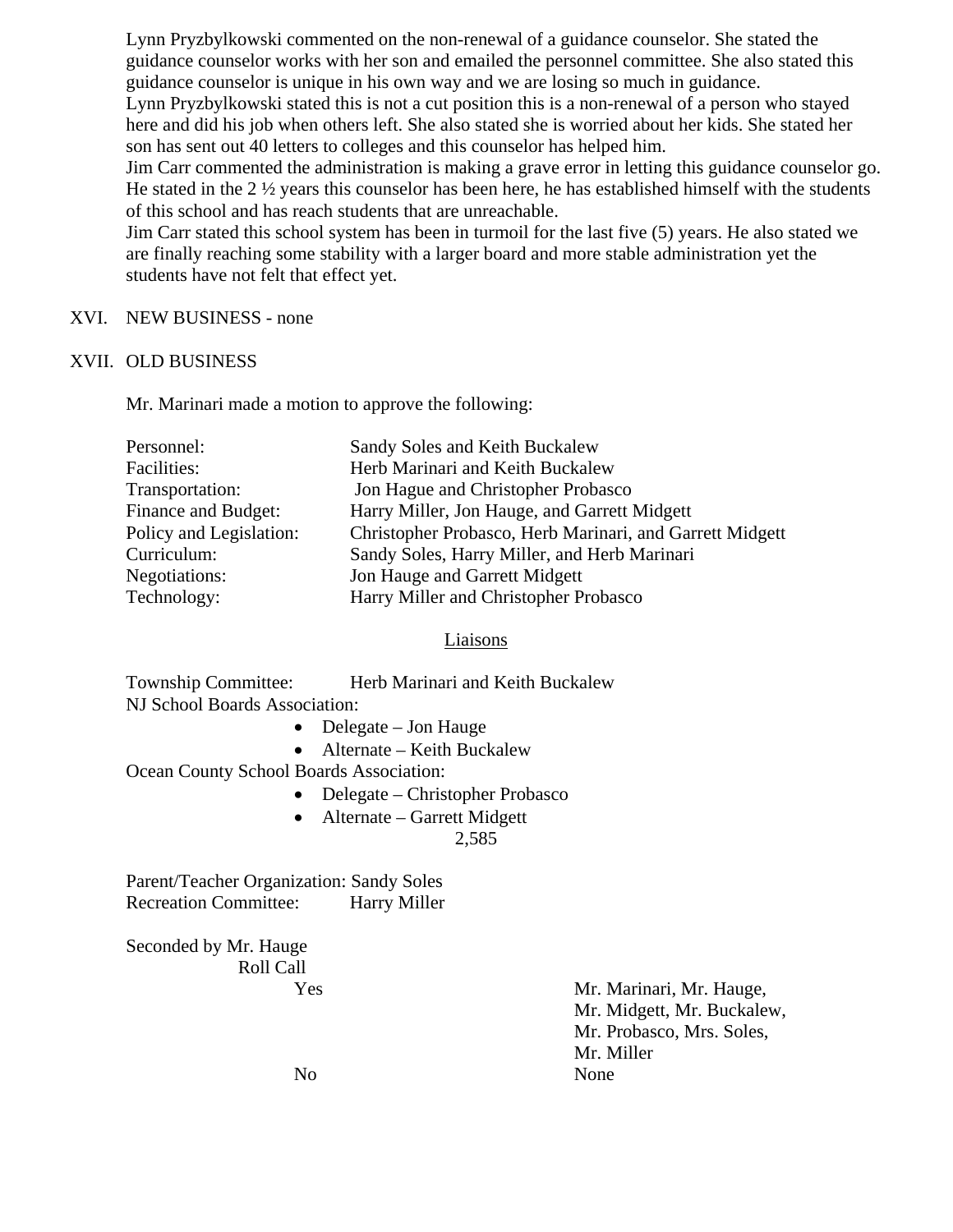# XVIII. BOARD OF EDUCATION COMMENTS

Mrs. Soles thanked Ms. Ferry and Mr. Gripp for the research done on the kindergarten program.

Mrs. Soles stated she looked forward to seeing the parent surveys.

Mrs. Soles stated it is tuff times and we will get through it and hopes the public comes out tomorrow night to join us and hear firsthand what the township has to offer.

Mr. Probasco thanked Ms. Ferry and Mr. Gripp for getting the information on kindergarten programs.

Mr. Midgett thanked Ms. Ferry and Mr. Gripp for the research done on kindergarten programs. He also thanked the thanked the teachers for getting the grants and thanked everyone for their comments this evening.

Mr. Buckalew thanked the staff for the grants received and applauded them for their efforts.

Mr. Buckalew welcomed Mr. Midgett and Mr. Marinari to the board.

Mr. Hauge thanked Ms. Ferry and Mr. Gripp on the research done for the kindergarten program.

Mr. Hauge reminded everyone to come to the meeting tomorrow between the Township Committee and the Board of Education and voice their concerns and issues and listen to what the township and school has to say.

John Hauge commented on the Drug Awareness Program and there is some pretty frightening stuff there. He stated the concerns that were voiced tonight are very valid concerns and wants to make sure everyone understands the board hears and understands the concerns.

Mr. Marinari stated he was not privy to the guidance person that was discusses and would like to get more information. He stated this community felt that we needed to move from Upper Freehold to our own district and one of the major concerns was the poor guidance counselor given to our students. Mr. Marinari stated guidance is a major factor and something he will follow up on.

Mr. Miller thanked Ms. Ferry and Mr. Gripp for their research on kindergarten program.

Mr. Miller commented on the meeting with the Township Committee and the Public Sessions are to get the community involved and encourage participation so the District can work the township.

 Mr. Marinari made a motion to go into executive session at 9:00 PM. Seconded by Mr. Hauge, Passed unanimously.

# XIX. EXECUTIVE SESSION

Request resolution for Executive Session at this point in the meeting of the Plumsted Township Board of Education on May 12, 2010 for the purpose of discussing negotiations and attorney advisement;

#### 2,586

WHEREAS, the Open Public Meeting Act (N.J.S.A. 10:4-6 to 21) permits bodies to discuss certain matters in closed sessions, and

WHEREAS, the Board of Education has a need to hold a meeting on Unwarranted Invasion of Individual Privacy issues; and

WHEREAS, pursuant to the Open Public Meeting Act (N.J.S.A. 10:4 – 6-21), such a meeting may be held in private;

NOW, THEREFORE, BE IT RESOLVED, that:

1. The Board shall meet in closed session on these matters; and